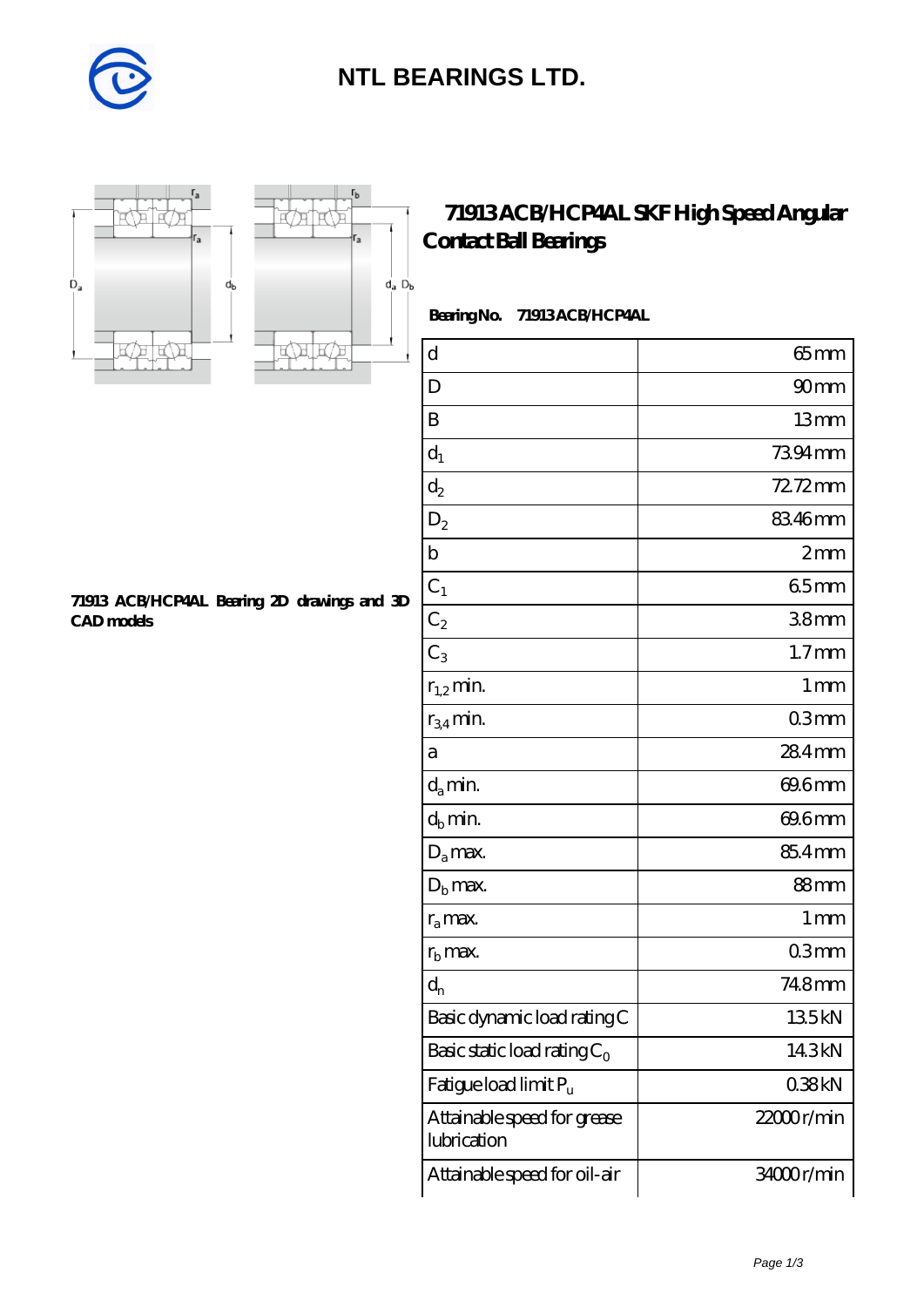

## **[NTL BEARINGS LTD.](https://diabetesfriends.net)**

| lubrication                                               |                   |
|-----------------------------------------------------------|-------------------|
| Ball diameter $D_w$                                       | 5556mm            |
| Number of balls z                                         | 32                |
| Reference grease quantity<br>$G_{ref}$                    | $296 \text{cm}^3$ |
| Preload class A $G_A$                                     | 60N               |
| Static axial stiffness, preload<br>classA                 | $111N/\mu$ m      |
| Preload class $BG_B$                                      | 120N              |
| Static axial stiffness, preload<br>classB                 | $144N/\mu$ m      |
| Preload class C $G_C$                                     | 360N              |
| Static axial stiffness, preload<br>classC                 | 219N/µ m          |
| Calculation factor f                                      | 1.13              |
| Calculation factor $f_1$                                  | 099               |
| C alculation factor $f_{2A}$                              | 1                 |
| Calculation factor $f_{2B}$                               | 1.02              |
| Calculation factor $f_{\chi}$                             | 1.08              |
| Calculation factor f <sub>HC</sub>                        | 1.01              |
| Calculation factor e                                      | 068               |
| Calculation factor (single,<br>$t$ andem) $Y_2$           | 0.87              |
| Calculation factor (single,<br>$t$ andem) Y <sub>o</sub>  | 038               |
| Calculation factor (single,<br>$t$ andem) $X_2$           | 041               |
| Calculation factor (back-to-<br>back, face-to-face) $Y_1$ | 0.92              |
| Calculation factor (back-to-<br>back, face-to-face) $Y_2$ | 1.41              |
| Calculation factor (back-to-<br>back, face-to-face) $Y_0$ | 0.76              |
| Calculation factor (back-to-<br>back, face-to-face) $X_2$ | 067               |
| Mass bearing                                              | 019kg             |